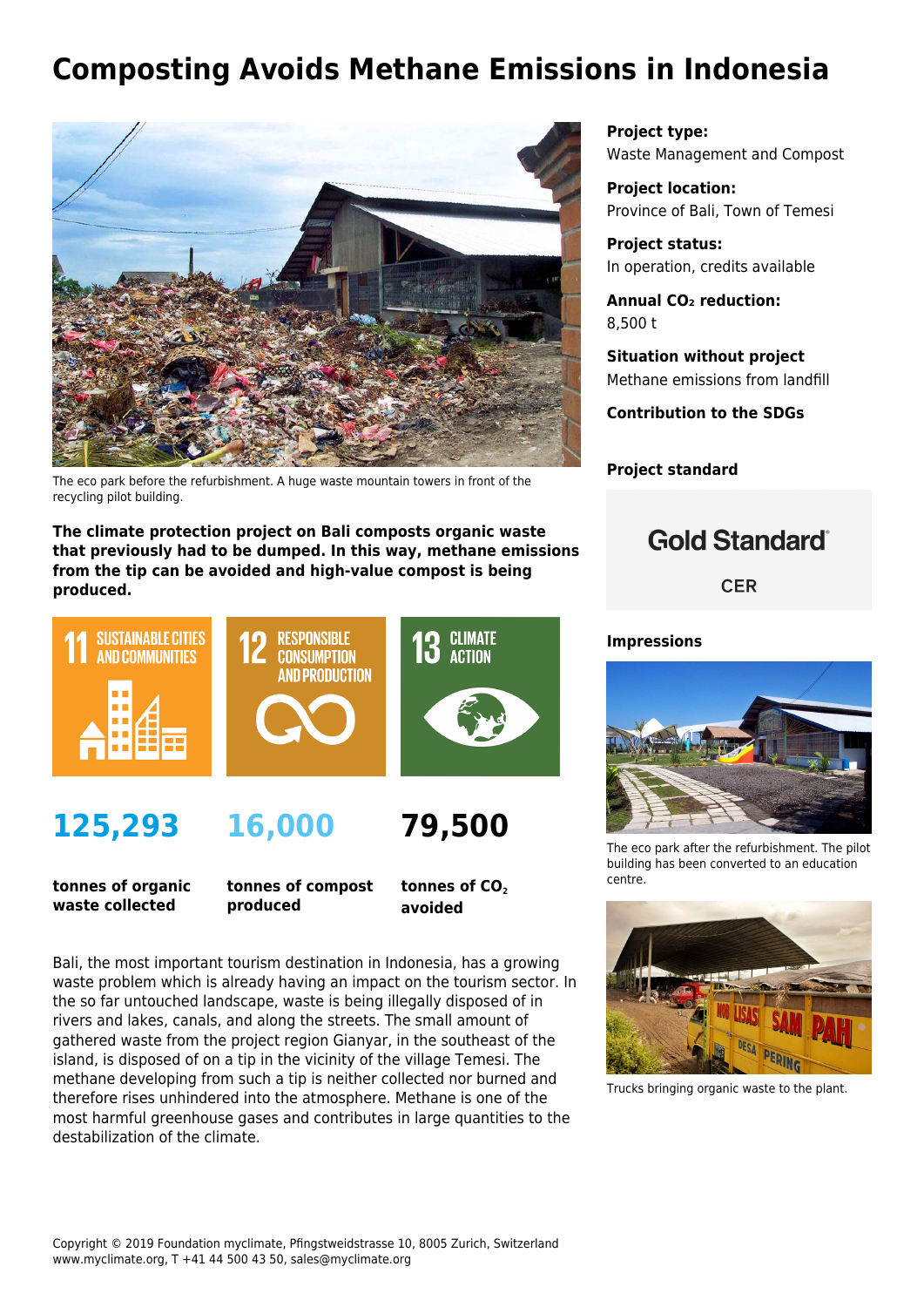In the face of the deterioration of the situation on-site, the Rotary Club of Bali Ubud decided to counteract this problem and planned and implemented a composting plant.

85 per cent of the waste in this region is derived from organic material, which can be composted and does not have to be brought to the tip. Another 5 percent, mainly plastics, can be recycled so that after the implementation of the project only 10 percent are dumped on the tip. Since aerobic composting does not cause methane emissions, a considerable reduction of greenhouse gas emissions can be achieved.

In addition to the effect on the climate, the local population also benefits, in that the air pollution from the tip is reduced, the waste volume is reduced by around 90 percent, and different jobs on-site are created.

All parties involved hope that through this model project, which was started in May 2008, composting will spread to new areas on Bali and all of Indonesia. A theme park next to the plant will sensitize visitors to the waste problem and give them a better understanding of composting.

And have a look at more pictures on [myclimate-Facebook!](https://www.facebook.com/media/set/?set=a.10151706249905374.853285.341277720373&type=3)



The biomass is aerated to ensure aerobic composting, resulting in the production of carbon dioxide and heat rather than methane.



Factory workers busy separating out biomass for composting.

## **This project contributes to 8 SDGs:**



The use of compost increases the yield of the farmers.



The reduction of waste reduces the contamination of water and soil.



The visitors centre educates school classes about sustainable development, waste management and climate change.



124 jobs created.



125,293 tonnes of organic waste collected.



Over 16,000 tonnes of compost have been produced and lead to a reduction of chemical fertilizer usage.